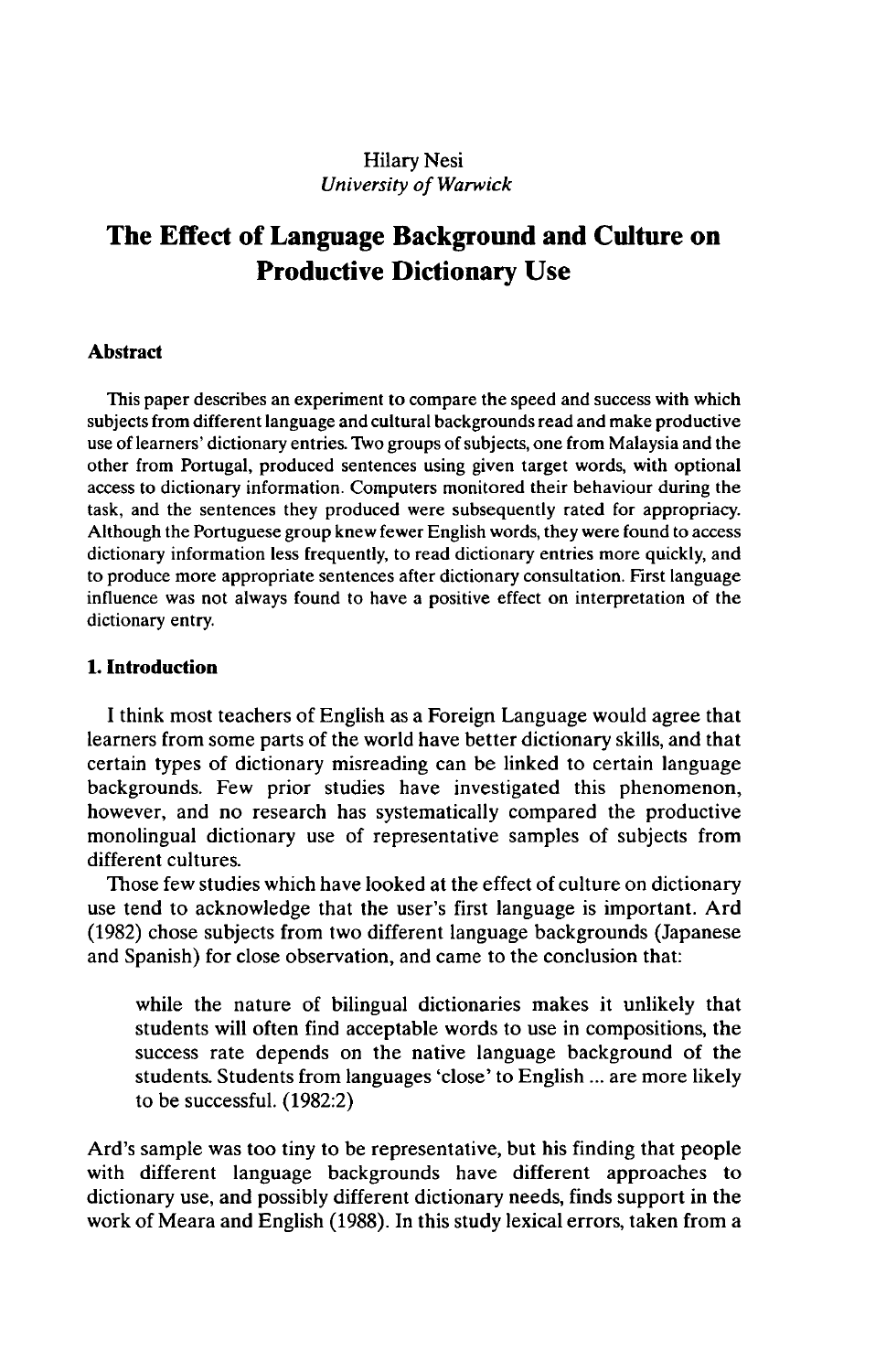corpus of Cambridge First Certificate examination papers, were assigned to six categories and checked againstinformation in the Longman Active Study Dictionary (LASD). It was found that the distribution of error types varied markedly from one language to another, which led the researchers to the conclusion that LASD is far more effective for speakers of some languages than for speakers of others; Swahili speakers, for example "are more than three times as likely to meet a dead end than are Finnish speakers of about the same level" (p. 8).

Further support for the view that language and culture are important factorsis provided by Bogaards (1990,1992), who focussed onjust one aspect of dictionary consultation - the dictionary users' choice of search word when looking up multi-word idioms- and noted that French and Dutch dictionary users exhibited very different look-up behaviour:

il existe des comportements typiquement français ou néerlandais, différents de ceux que manifestent les étrangers. Il est donc permis de croire que les choix que font les sujets dépendent dans une large mesure de leur langue maternelle. (1990:94)

One major study in this area, however, reports no influence of language and culture on dictionary use. Battenburg (1991) dismisses the possibility that the behaviour of dictionary users varies according to their native language backgrounds. He found "no significant patterns" in questionnaire responses from different language groups regarding the frequency of consultation of different dictionary types and dictionary information types, and came to the conclusion that language learners' use of dictionaries was largely unaffected by their mother tongue and culture.

Perhaps Battenburg failed to find a connection between dictionary use and first language because he depended on the subjects' own reported behaviour, rather than direct observation. Significant patterns may also have failed to emerge because his subjects were not picked to represent language backgrounds in equal proportion. In the study reported in this paper I avoided this problem by directly observing the dictionary using behaviour of two relatively large groups of subjects with different first languages.

## **2. Objectives and procedure**

My study aimed to address the following research questions:

- 1. Do students from different language backgrounds differ in the number of words they look up in the given task?
- 2. Do students from different language backgrounds differ in the time they take to consult dictionary entries?
- 3. Do students from different language backgrounds differ in the number of acceptable sentences they produce after dictionary consultation?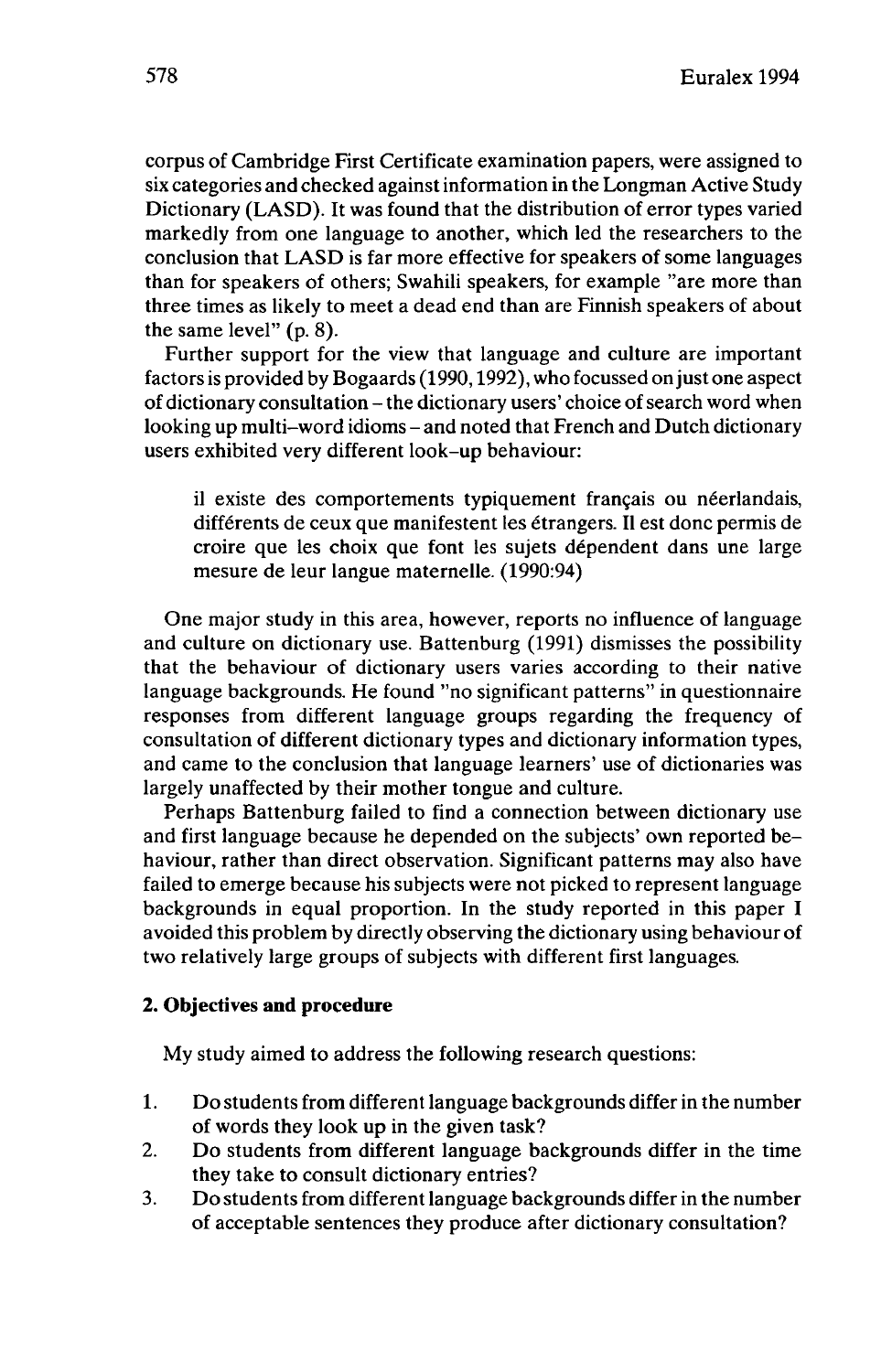The study departed from previous studies into learner dictionary use in its employment of a computer program (written by Paul Meara at University College Swansea), both to record and time instances of definition look-up, and to record the subjects' own language production. The experiments were administered in the home countries of the subjects, who were 51 Portuguese undergraduates and 44 Malaysian undergraduates studying English at tertiary level in Faculties of Education. All the subjects intended to become English teachers. The two groups were chosen because they were identical in age, educational level and language learning purpose, but came from very different backgrounds in terms of language and culture. English is a foreign language in Portugal, but English and Portuguese are both Indo-European languages and share many cognate words. In Malaysia, on the other hand, English is the second language but the national language, Bahasa Malaysia, belongs to a completely different language family (Malayo-Polynesian).

The subjects were tested initially using the Eurocentres Vocabulary Size Test (EVST) (Meara and Jones 1990) which served as an approximate indicator of general English vocabulary size. Subjects were then presented with a target word and a high-frequency word on their computer screens, and were asked to use both of these words to create a sentence. If the subject did not know the target word s/he could access a dictionary entry for that word by pressing ENTER on the keyboard. Eighteen pairs of words were presented to each subject in this way.

The target words used in the study came from the medium frequency and range band of I S P Nation's *University Word List* (1990), while the high-frequency words came from level one of Hindmarsh's *English Lexicon* (1980). It was ascertained in a pilot study that the target words were likely to be unknown to the majority of subjects, while the high frequency words would be known to all. Target words were paired with high-frequency words in order to prevent the subjects from merely reproducing example sentences from the dictionary entries. This method obliged subjects to create a new context to accommodate both words in the pair. The high frequency words chosen for the study were intentionally context neutral, so that they did not provide clues to target word meaning, or encourage a false understanding of the target words. Each test file in the program recorded personal details of each candidate, any access to definitions, the length of time spent reading those definitions and the sentences produced by the subjects.

#### **3. Results**

Sentences produced after look-up were rated for appropriacy by three independent judges, using a rating scale from one (completely inappropriate) to six (completely appropriate). Judges were asked to ignore spelling mistakes, and comment only on the appropriacy of the target words, rather than complete sentences. By averaging the ratings of the three judges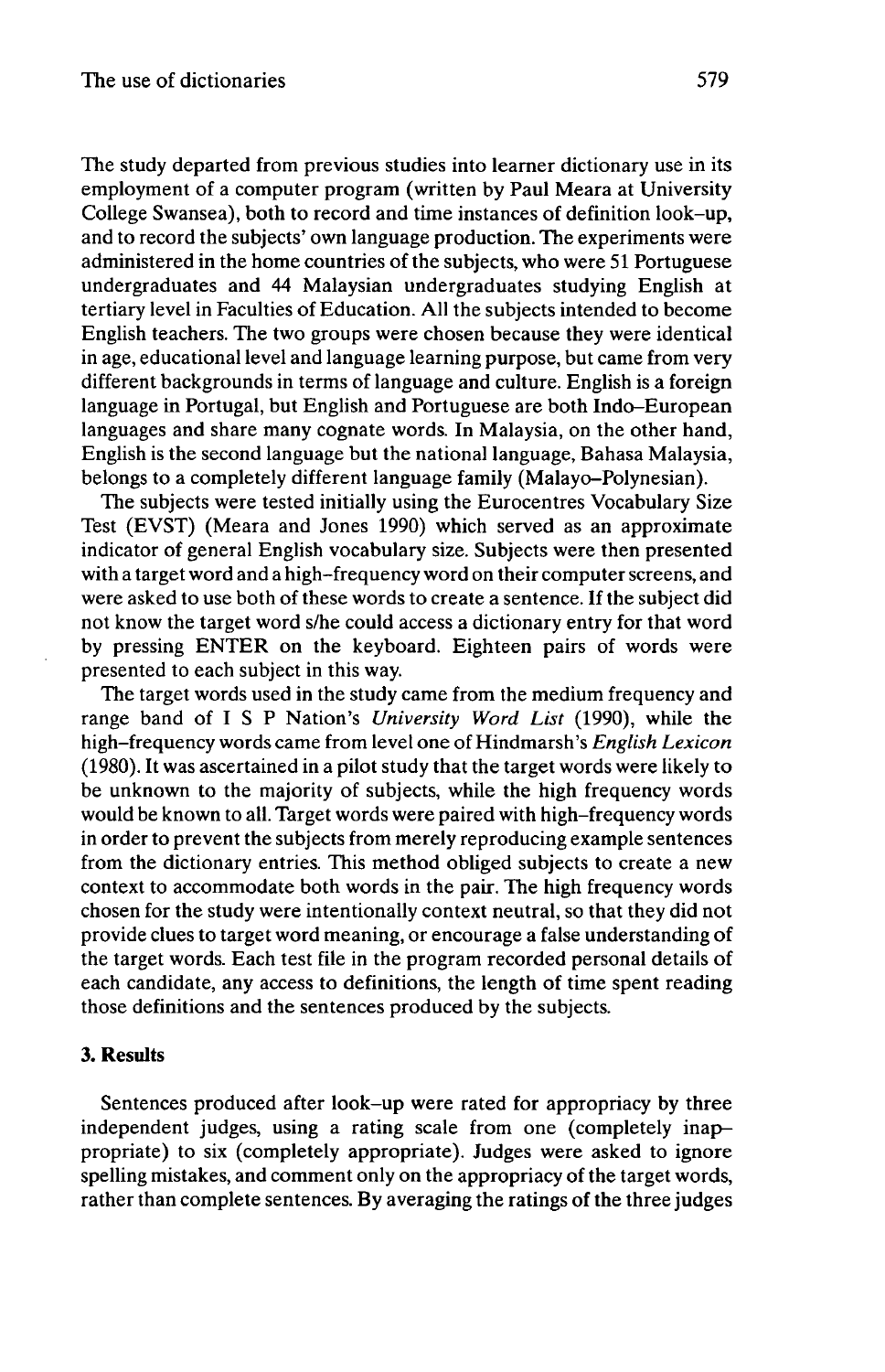an appropriacy score was calculated for each instance of target word use in the data.

Table 1 summarises findings for the two groups, in terms of mean vocabulary size (EVST), mean number of words looked up (number), mean number of seconds taken to read the dictionary entry (time) and mean sentence score (score).

|             | Portuguese(51) | Malaysian(44) |
|-------------|----------------|---------------|
|             |                |               |
| <b>EVST</b> | 5279.41        | 6780.68       |
| S.D         | 1262.62        | 1379.38       |
|             |                |               |
| number      | 12.90          | 16.00         |
| S.D         | 3.34           | 2.44          |
|             |                |               |
| time        | 24.66          | 31.75         |
| S.D         | 14.21          | 12.74         |
|             |                |               |
| score       | 3.52           | 3.09          |
| S.D         | 0.68           | 0.60          |

## Table 1: A comparison of the performance of the Portuguese and Malaysian groups

The two groups were significantly different in all respects: despite the fact that the Malaysians had a larger vocabulary size  $[t = 5.54, df = 93, p < 01]$  they looked up more words  $[t = 5.08, df 93, p < 0.01]$ , they took longer to read the dictionary entries  $[t = 2.55, df = 93, p<0.01]$ , and they gained lower scores for the sentences they produced  $[t = 3.20, df = 93, p < 01]$ .

All errors of target word use were subsequently classed as errors of meaning, grammar, or word formation, and it was found that the Malaysian group produced a significantly greater number of grammatical errors  $[t =$ 1.99,df93,p<.05].

In order to investigate first language influence in the data, it was necessary to consider the extent to which the target words were related to words in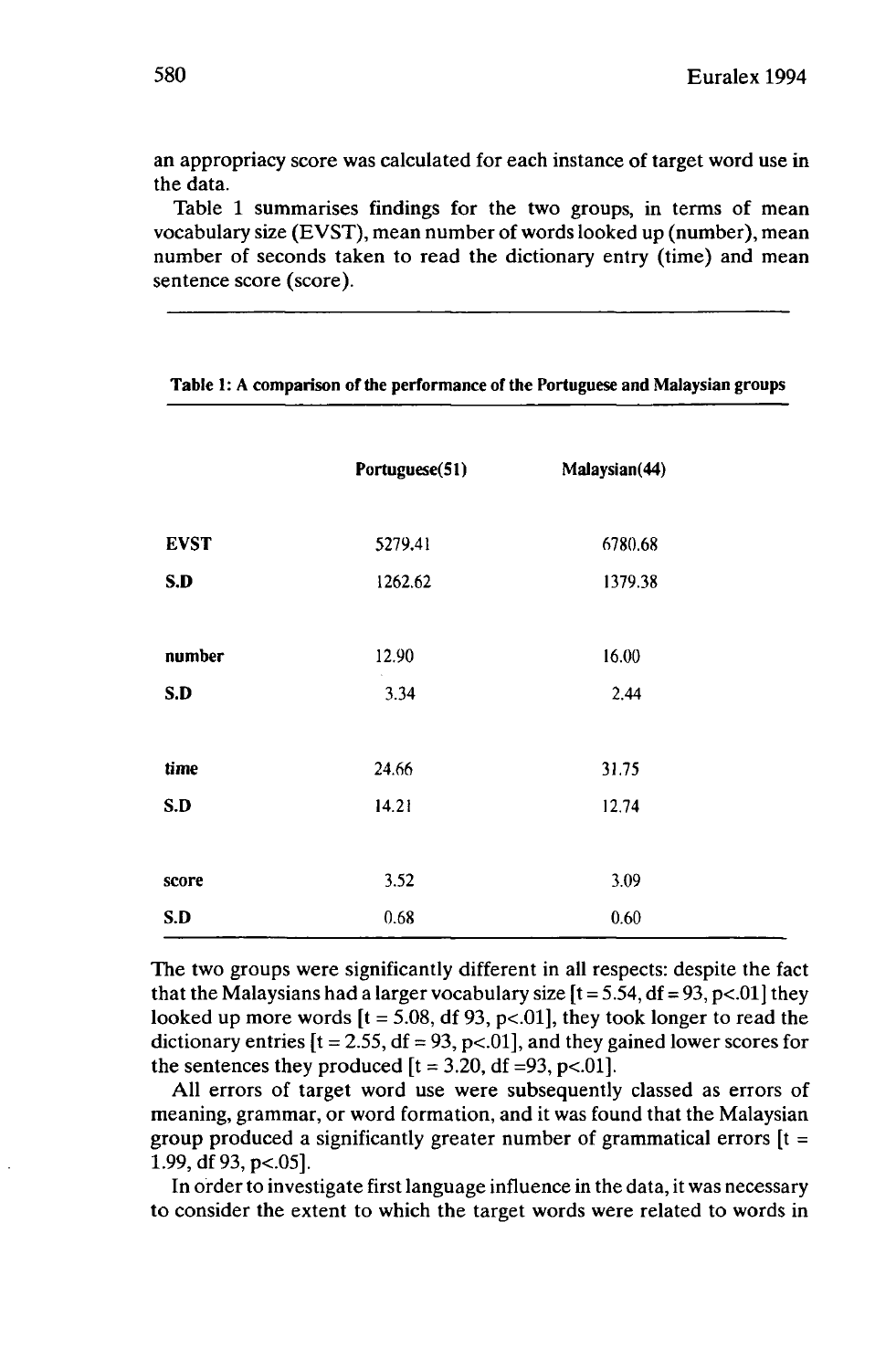Malay and Portuguese. Table 2 shows where relationships exist between the English target words and their Portuguese and Malaysian equivalents. The asterisks indicate the group with the higher percentage of appropriate sentences for each target word; where no asterisk is given the difference between the two groups was less than 5%.

| Bahasa Malaysia.   |             |                        |  |  |
|--------------------|-------------|------------------------|--|--|
|                    | Portuguese  | <b>Bahasa Malaysia</b> |  |  |
| <b>ENLIGHTEN</b>   | $\cdot$     |                        |  |  |
| <b>ERR</b>         | errar*      | ٠                      |  |  |
| <b>GRAVITY</b>     | gravidade   | graviti                |  |  |
| <b>INCORPORATE</b> | incorporar* |                        |  |  |
| <b>INTERSECT</b>   | .*          |                        |  |  |
| <b>PERPETRATE</b>  | .*          |                        |  |  |
| <b>RETARD</b>      | retardar    | .∗                     |  |  |

| Table 2: Relationships between the target words and words in Portuguese and |  |  |  |
|-----------------------------------------------------------------------------|--|--|--|
|                                                                             |  |  |  |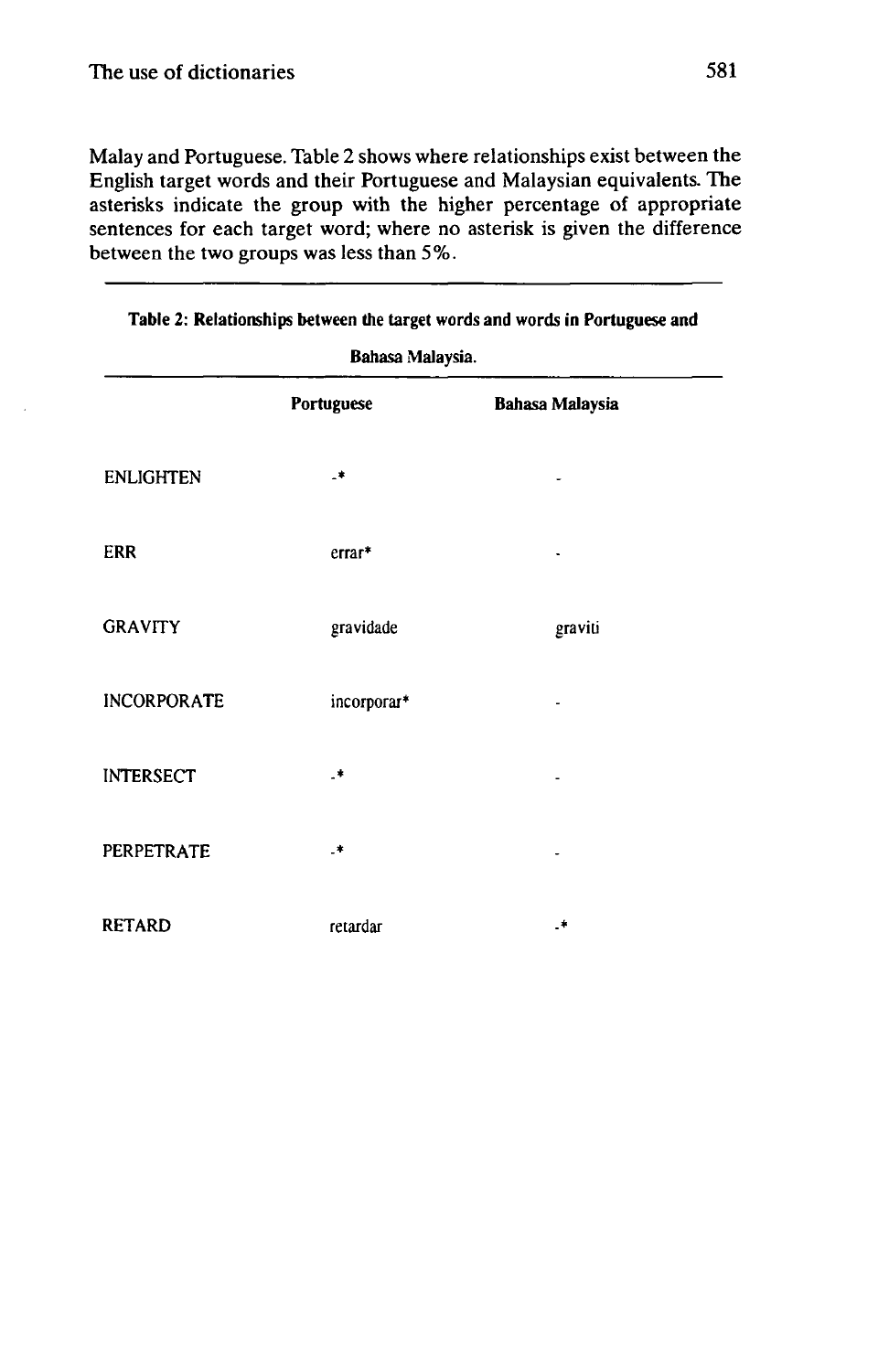| <b>RUDIMENTARY</b> | rudimentar   |                |
|--------------------|--------------|----------------|
| <b>SYMPTOM</b>     | sintoma*     | simtom         |
| <b>VERSION</b>     | versao*      | versi          |
| <b>AGITATE</b>     | agitar       | $\cdot$        |
| <b>CIVIC</b>       | civico*      | sivik          |
| <b>CLARIFY</b>     | clarificar   | -              |
| <b>COLLIDE</b>     | colidir*     | $\blacksquare$ |
| <b>COMPUTE</b>     | computar     | $\cdot$        |
| <b>CONTROVERSY</b> | controversia | kontroversi*   |
| <b>INTERACT</b>    |              | (ber)interaksi |
| <b>INTERLUDE</b>   | interludio   |                |

It can be seen that fourteen of the eighteen target words had Portuguese cognates, while only six of the target words had been borrowed into Malay. It should be noted, however, that the noun *komputer* exists in Bahasa Malaysia, and Malay versions of two other target words - *intersek* and *interlud -* occasionally creep into the speech of bilinguals, although these forms remain very rare. (Educated Malaysians frequently switch between their first language and English while speaking, using lexical items from English as stop-gaps when they cannot recall the words they require in Malay, and vice-versa; this makes it difficult to establish the full extent of English borrowings into Bahasa Malaysia.)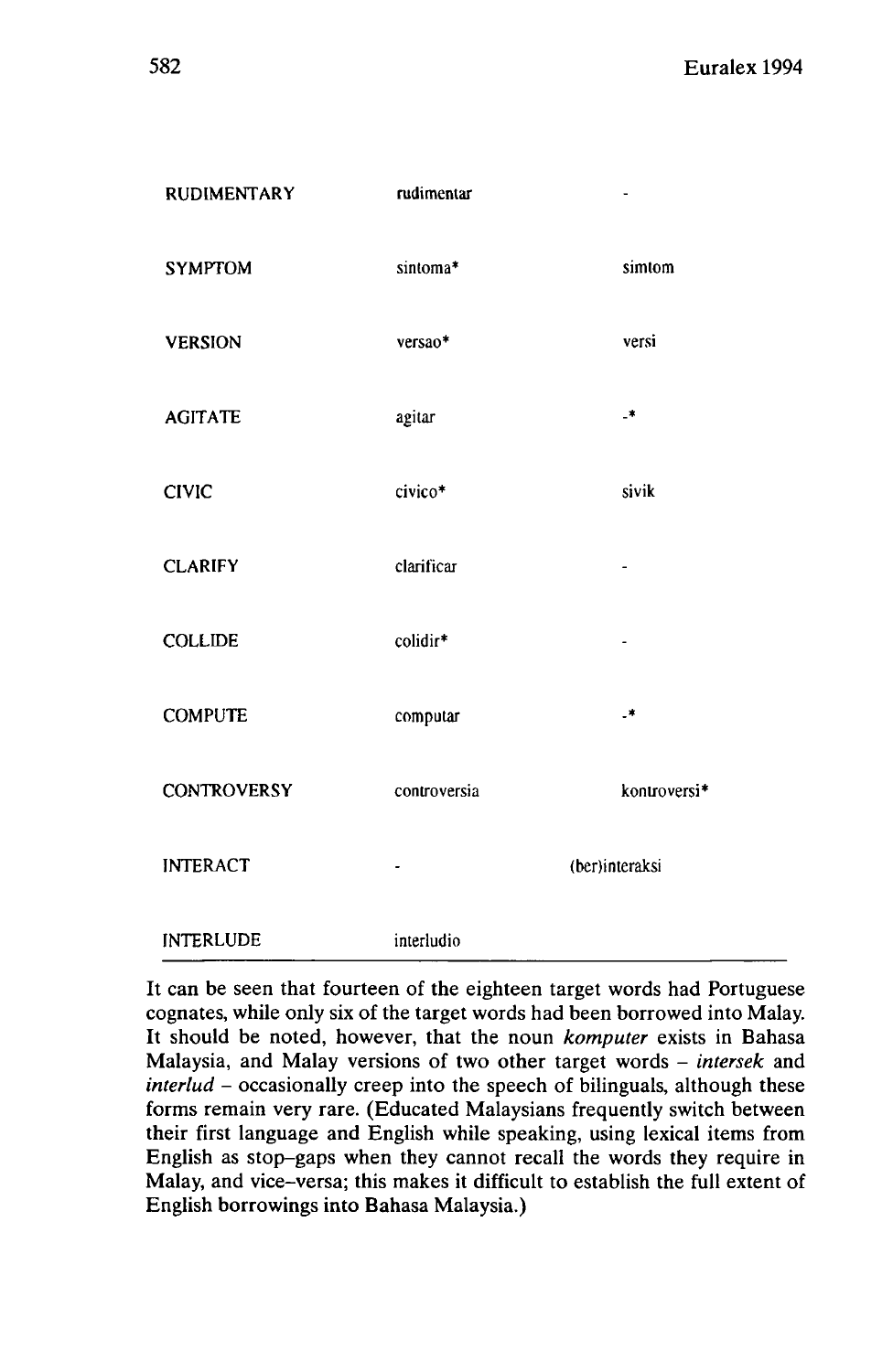## **4. Discussion**

The three research questions posed at the beginning of this paper were all answered in the affirmative. The two groups, similar in age and educational level, differed significantly in the number of words they looked up, the time they took to consult the dictionary entries, and the acceptability of the sentences they produced after dictionary consultation. These findings seem to conflict with Battenburg's finding that native language and cultural background do not affect dictionary use.

Three factors are probably responsible for these evident differences in dictionary use: the English language learning background of the subjects, cultural attitudes to task completion, and the proximity of English to the mother tongue.

Whereas the Portuguese subjects had learnt English as a foreign language in the classroom, and had been given very few opportunities to use English communicatively outside class, for the Malaysian subjects English was virtually a second language; many university textbooks were available only in English, and their university education was partially English-medium. This meant that the two groups had a history of acquiring English vocabulary by very different means. The Malaysians had larger lexicons, but they also had far less formal experience of vocabulary learning; by and large they had picked up words by continual exposure to the language. The Portuguese subjects, on the other hand, had learnt most English words through translation exercises and dictionary use.

It may be that the Portuguese subjects had greater prior experience of dictionary use; this would help to explain why they read the entries more quickly, and it would also help to explain why they interpreted the entries more successfully. Greater familiarity with the grammar codes used in learners' dictionaries, and possibly greater familiarity with the grammatical concepts encoded in the dictionary entry, may have contributed to the Portuguese subjects' relative success with the grammar of the target words.

However, the possibility that the Portuguese were more practised in dictionary use does not explain why they chose to look up fewer words despite their inferior vocabulary knowledge. One probable reason for their more confident behaviour is that they recognized more cognates among the target words. I also suspect, but cannot prove, that the faster and self-assured Portuguese approach and the more thoroughgoing Malaysian approach were at least partially culturally determined. Speed of task completion is probably more highly valued in Portugal than in Malaysia, and looking up words inevitably takes time.

The proximity of Portuguese to English doubtless favoured the Portuguese subjects to a certain extent. However, the Portuguese group's advantage in this respect is not so straightforward as might first appear, for the following reasons: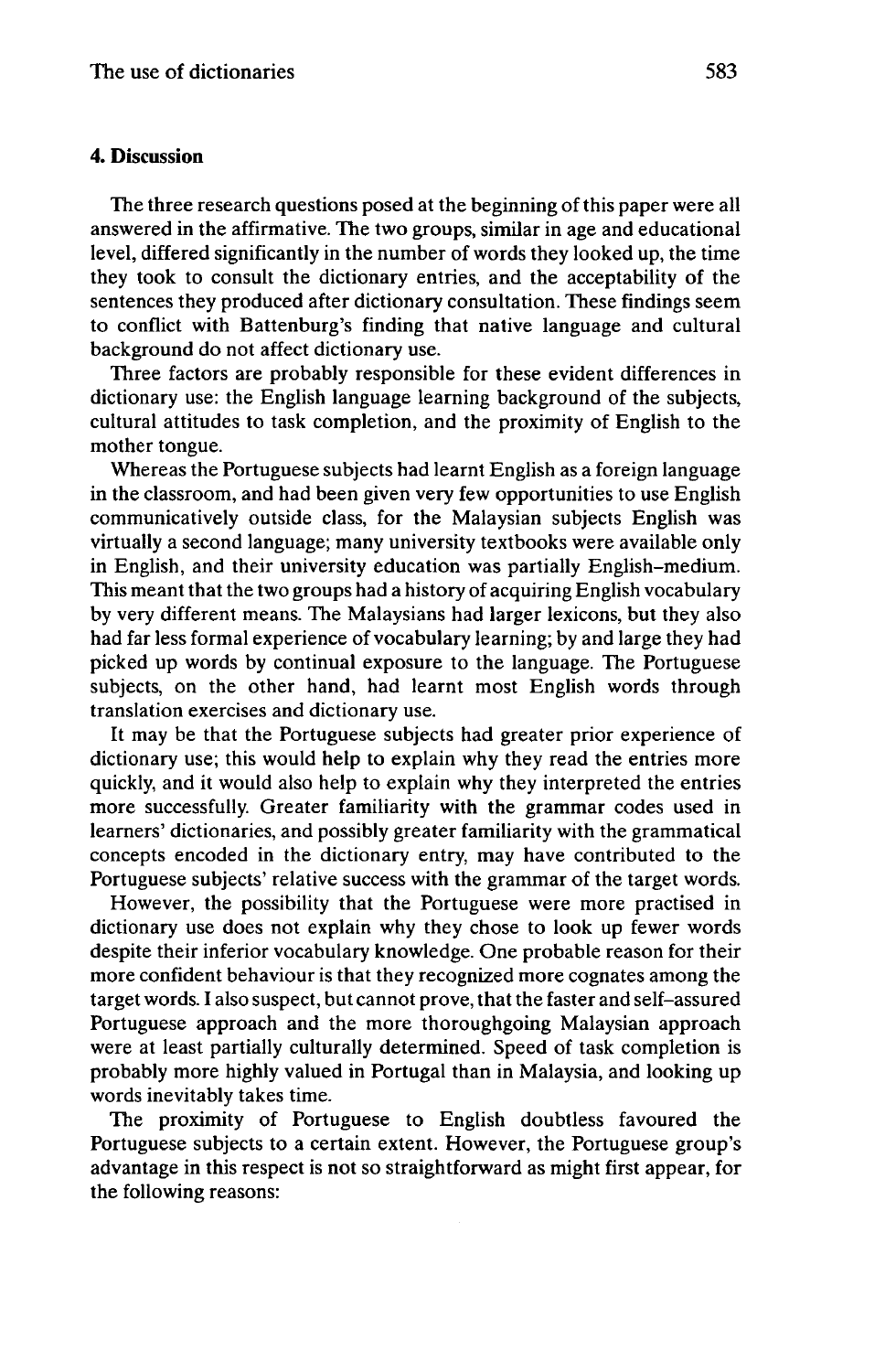- 1) Cognates are not always recognised as such. Studies such as those of Horsella and Sindermann (1983) and Moss (1992) show that learners often fail to notice the formal similarities between target language words and first language words; in Moss's study, Spanish-speaking students' overall average cognate recognition was only about 60%.
- 2) Learners may assign an identical meaning, collocational range and syntactic patterning to the cognate target word, when in fact it differs from the word in the learner's first language in one or more of these respects.
- 3) Speakers of languages unrelated to English often have access to the meaning of unfamiliar English words, either because they are already familiar with another European language, or because there are English borrowings in their first language. In this study, the Malaysian group did not know any European language other than English, but were familiar with many words of English origin which had been borrowed into Bahasa Malaysia. Moreover, whereas Portuguese speakers may be unaware of the relationship between a word in their own language and a word in English, Malaysian speakers are often conscious of the 'Englishness' of borrowed words, because most have not been assimilated into the language sufficiently to admit the word formation processes common to native words. (The Malay noun *interaksi,* from INTERACTION, is exceptional in its admission of the verb-forming prefix *ber-.)*

As can be seen in Table 2, where a related word existed in one language but notin the other, this did not always place the language with the related word at an advantage. However, where related words existed in both languages the Portuguese group tended to be more successful. Most interesting were results for the three cases where no related word existed in either language - ENLIGHTEN, INTERSECT and PERPETRATE - because these target words tested each group's ability to interpret dictionary information without the influence of prior lexical knowledge. In all three cases the Portuguese were substantially more successful at interpreting the dictionary entry.

## **5. Conclusion**

The results seem to suggest that the Portuguese are better than the Malaysians at gathering information about word meaning and use from the dictionary entry, without the influence of prior lexical knowledge. In the majority of cases, however, one or both of the groups had, in effect, matched dictionary information against lexical knowledge already acquired in the first language. The existence of a related word in the first language was not always helpful to the subjects. The results suggest that, where subjects recognised the target words as cognate with words in their first language, their knowledge regarding the behaviour of the first language word